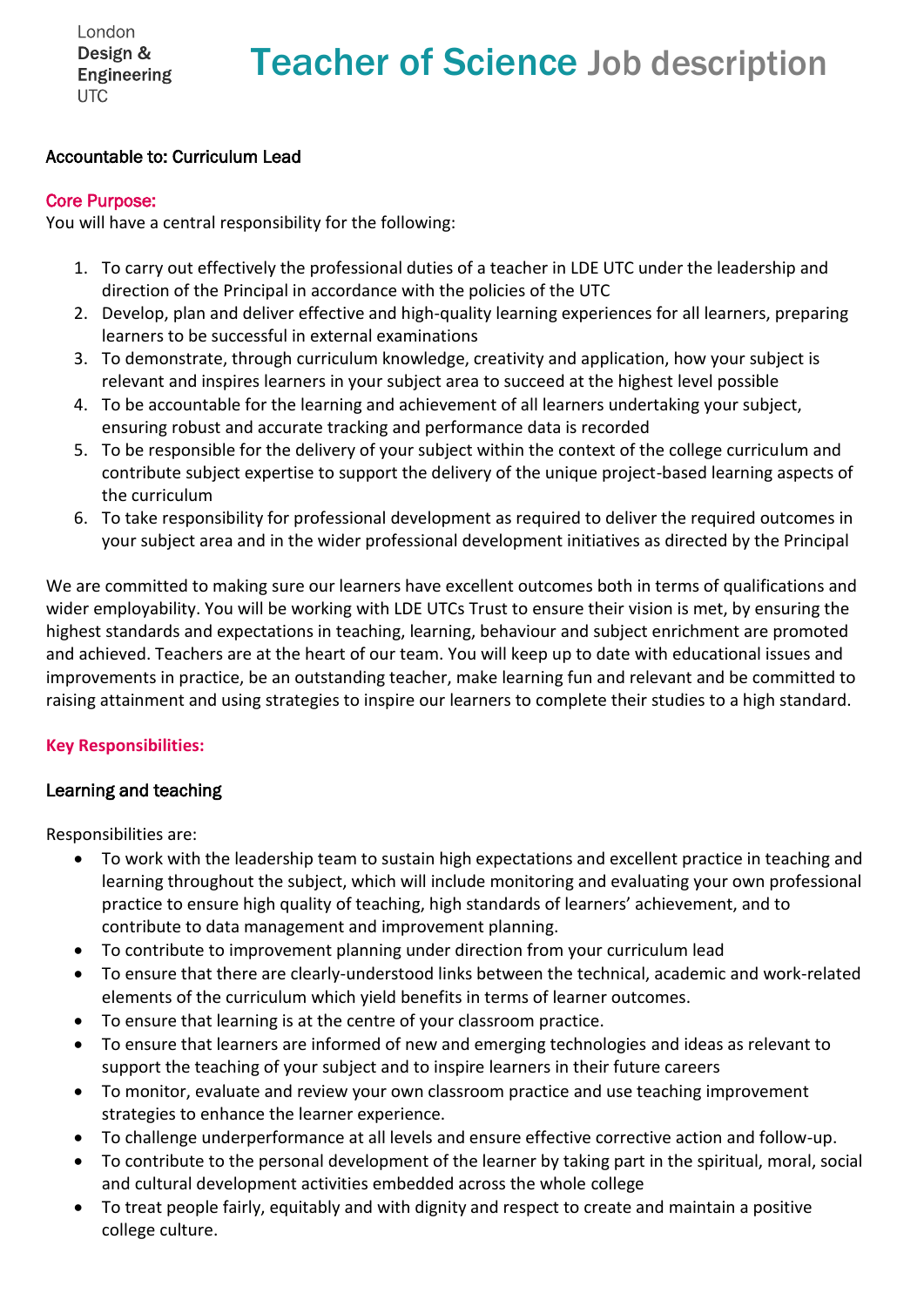London Design & **Engineering UTC** 

## Teacher of Science Job description

This will include

- 1. Providing high quality subject and project curriculum lessons which:
	- a. Ensure that learners acquire new knowledge and skills, develop ideas and increase their understanding
	- b. Enable learners to develop their learning habits of concentration, working productively both independently and collaboratively, and producing work which is well presented
	- c. Ensure learners make progress through:
		- Well planned and well-paced lessons
		- Modules based on assessment for leaning
		- **EXEL EXECTED LESS LESS UPS 10 ISSONS WE** Lessons well matched to learners and lengue
		- Well organised and skilful use of resources, including time, information learning technology and support staff
		- Personalising challenging stretching targets
		- Extended learning tasks which reinforce and extend the learning undertaking in class
		- Consistent and effective behaviour management
		- $\blacksquare$  Effective feedback
	- d. Ensure learners develop their own learning through self-evaluation and reflective partnership with peers and teaching staff
- 2. Delivering your subject through innovative exciting themed projects, using your subject specific knowledge and skills to plan, prepare and deliver instructional activities which facilitate active learning experiences
- 3. Ensuring that personalisation of learning lies at the heart of delivery by fostering a mentoring and personal coaching approach that enables learners to tailor the curriculum to their individual needs and aspirations and which will develop their personal and employability skills
- 4. Taking account of diversity and promoting equality and inclusion. Ensuring that teaching is adapted appropriately to suit the stage of the lesson and the needs of the learners and that a variety of activities make learning interesting and encompass assessment for learning and consistent feedback strategies.
- 5. Establishing a safe learning environment, which complies with current legal requirements, national policies and guidance on the safeguarding and well-being of learners and young people
- 6. Ensuring support staff (as appropriate) are clear about the learning objectives and outcomes in lessons, understand the sequence of teaching and learning in the subject and communicate this to the learners
- 7. Taking responsibility to ensure you are up to date in terms of your knowledge of your subject, the related teaching methodologies and the external examination requirements for this subject
- 8. Ensuring that the activities planned for learners encompass a variety of ICT learning and support activities, for example use of quiz software, support websites, relevant social network activities, simulations, as relevant to the curriculum, marketing and improvement projects in the college
- 9. Assessing, recording and reporting on the personal development and academic attainment and achievement of learners. Maintaining accurate and comprehensive records of individual learners needs, both in the classroom and in extended college activities Contributing to the assessment and reporting of learner development in line with college policies and achievement across all skills and competencies in and out of college